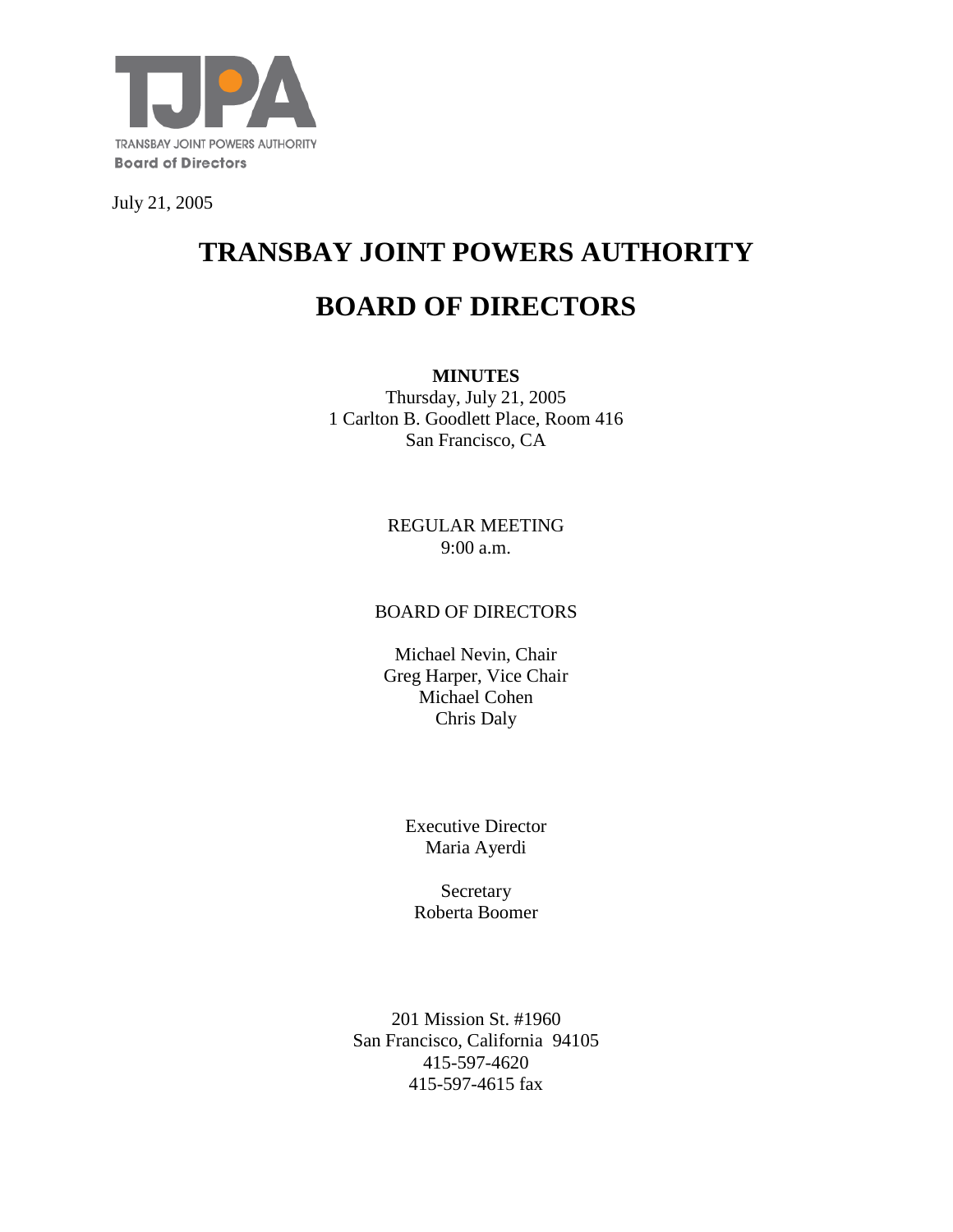

#### 9:00 - REGULAR MEETING

## ORDER OF BUSINESS

1. Call to Order

Chairman Nevin called the meeting to order at 9:03 a.m.

2. Roll Call

Present: Michael Cohen

Chris Daly

Greg Harper

Mike Nevin

3. Communications

None.

4. Board of Director's New and Old Business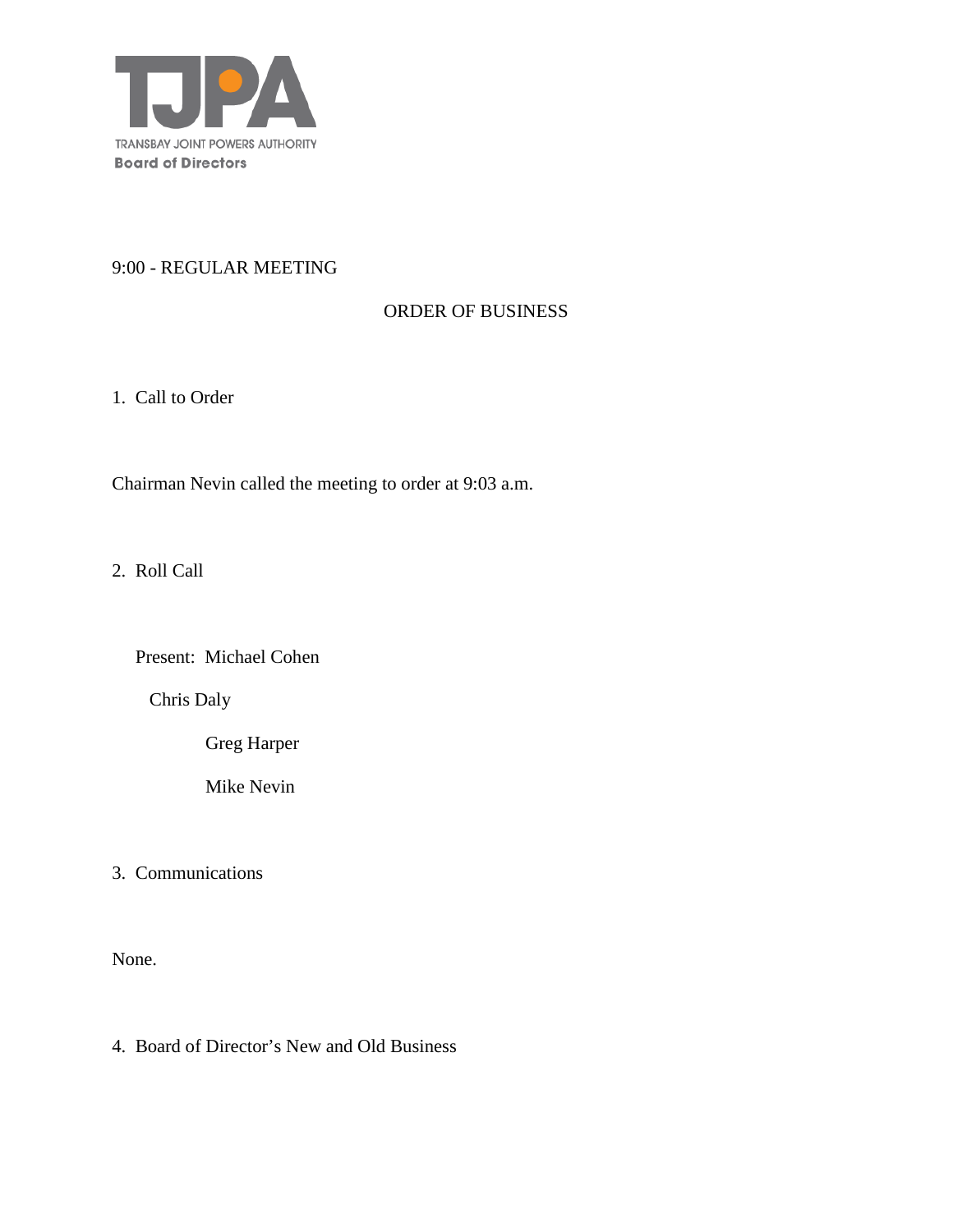

Director Cohen commented that the Technical Advisory Committee was a good idea and suggested that staff think about other agencies that should be included. Exec. Director Ayerdi stated that staff would continue to include interested parties.

Director Harper stated that security was more important now than ever and must be included as an integral part of any building design. Exec. Director Ayerdi noted that they were in the process of forming a board of consultants who will specialize on seismic safety and other safety issues.

5. Executive Director's Report

-Contract Status Update

-Update on PM/PC and DTX Work Plan

Nancy Whelan, Transbay Financial Consulting, presented the quarterly report on contracts.

John Harmer, Deputy Program Manager, presented an update on the PM/PC and DTX work plan including the effects of the stop work order.

Exec. Director Ayerdi stated that there would not be a meeting of the TJPA Board of Directors in August.

6. Public Comment

None.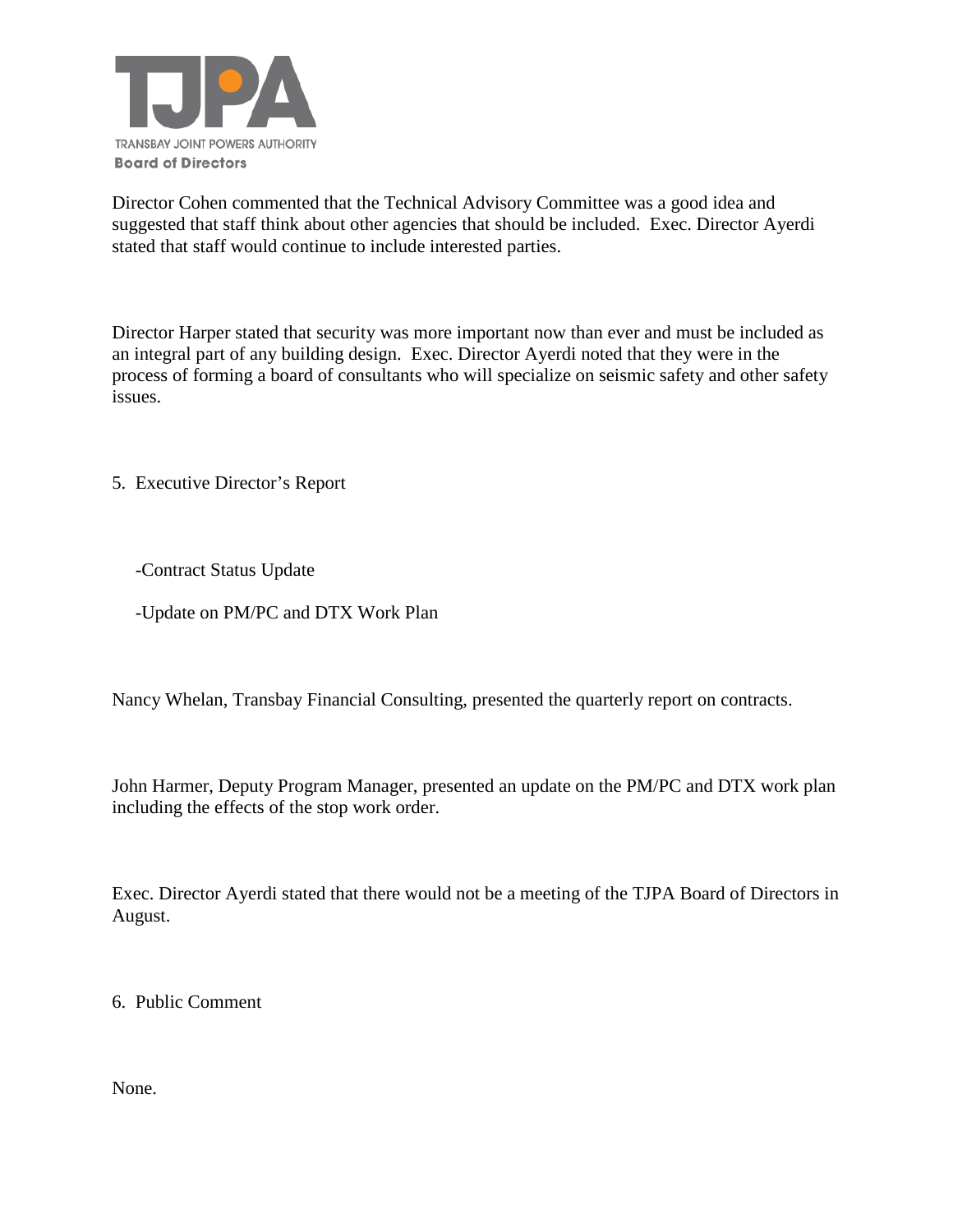

## THE FOLLOWING MATTERS BEFORE THE TRANSBAY JOINT POWERS AUTHORITY ARE RECOMMENDED FOR ACTION AS STATED BY THE EXECTIVE DIRECTOR OR THE CHAIR.

# CONSENT CALENDAR

7. All matters listed hereunder constitute a Consent Calendar, are considered to be routine by the Transbay Joint Powers Authority, and will be acted upon by a single vote. There will be no separate discussion of these items unless a member of the Board or the public so requests, in which event the matter shall be removed from the Consent Calendar and considered as a separate item.

(7.1) Approving the Minutes of the June 28, 2005 meeting.

On motion to approve the Consent Calendar:

ADOPTED: AYES – Cohen, Daly, Harper and Nevin

#### REGULAR CALENDAR

8. Authorizing the Executive Director to execute Amendment One to Request For Services #1 to Shute, Mihaly & Weinberger and increase the maximum approved amounts from \$425,000 to a total of \$725,000.

No public comment.